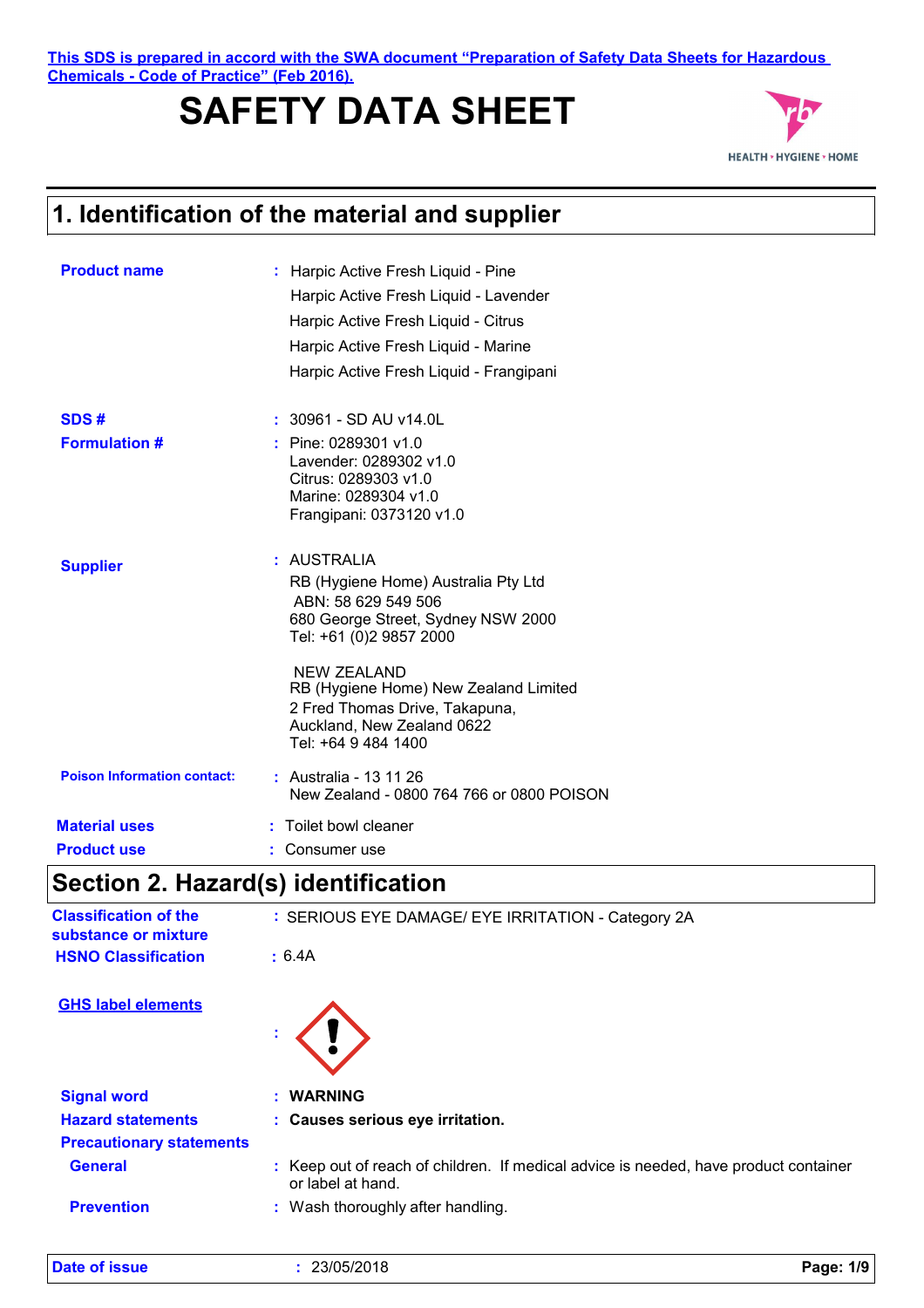### **Section 2. Hazard(s) identification**

| <b>Response</b>          | : IF IN EYES: Rinse cautiously with water for several minutes. Remove contact<br>lenses, if present and easy to do. Continue rinsing. If eye irritation persists: Get<br>medical attention. |
|--------------------------|---------------------------------------------------------------------------------------------------------------------------------------------------------------------------------------------|
| <b>Storage</b>           | : Not applicable.                                                                                                                                                                           |
| <b>Disposal</b>          | : Not applicable.                                                                                                                                                                           |
| result in classification | <b>Other hazards which do not : None known.</b>                                                                                                                                             |

### **Section 3. Composition and ingredient information**

**Substance/mixture :**

Mixture

| <b>Ingredient name</b>                                             | $%$ (w/w) | <b>CAS number</b> |
|--------------------------------------------------------------------|-----------|-------------------|
| Quaternary ammonium compounds, benzylcoco alkyldimethyl, chlorides |           | 61789-71-7        |

#### **Other Non-hazardous ingredients to 100%**

**Occupational exposure limits, if available, are listed in Section 8.**

### **Section 4. First aid measures**

#### : Wash out mouth with water. Remove dentures if any. Remove victim to fresh air and keep at rest in a position comfortable for breathing. If material has been swallowed and the exposed person is conscious, give small quantities of water to drink. Stop if the exposed person feels sick as vomiting may be dangerous. Do not induce vomiting unless directed to do so by medical personnel. If vomiting occurs, the head should be kept low so that vomit does not enter the lungs. Get medical attention if adverse health effects persist or are severe. Never give anything by mouth to an unconscious person. If unconscious, place in recovery position and get medical attention immediately. Maintain an open airway. Loosen tight clothing such as a collar, tie, belt or waistband. **:** Immediately flush eyes with plenty of water, occasionally lifting the upper and lower eyelids. Check for and remove any contact lenses. Continue to rinse for at least 10 minutes. Get medical attention. Flush contaminated skin with plenty of water. Remove contaminated clothing and **:** shoes. Get medical attention if symptoms occur. Wash clothing before reuse. Clean shoes thoroughly before reuse. Remove victim to fresh air and keep at rest in a position comfortable for breathing. **:** If not breathing, if breathing is irregular or if respiratory arrest occurs, provide artificial respiration or oxygen by trained personnel. It may be dangerous to the person providing aid to give mouth-to-mouth resuscitation. Get medical attention if adverse health effects persist or are severe. If unconscious, place in recovery position and get medical attention immediately. Maintain an open airway. Loosen tight clothing such as a collar, tie, belt or waistband. **Eye contact Skin contact Inhalation Ingestion : Description of necessary first aid measures Most important symptoms/effects, acute and delayed Potential acute health effects**

| T Olonga avalo hvann vilovlo |                                                     |
|------------------------------|-----------------------------------------------------|
| Eye contact                  | : Causes serious eye irritation.                    |
| <b>Inhalation</b>            | : No known significant effects or critical hazards. |
| <b>Skin contact</b>          | : No known significant effects or critical hazards. |
|                              |                                                     |

| Date of issue | 23/05/2018 | Page: $2/9$ |
|---------------|------------|-------------|
|---------------|------------|-------------|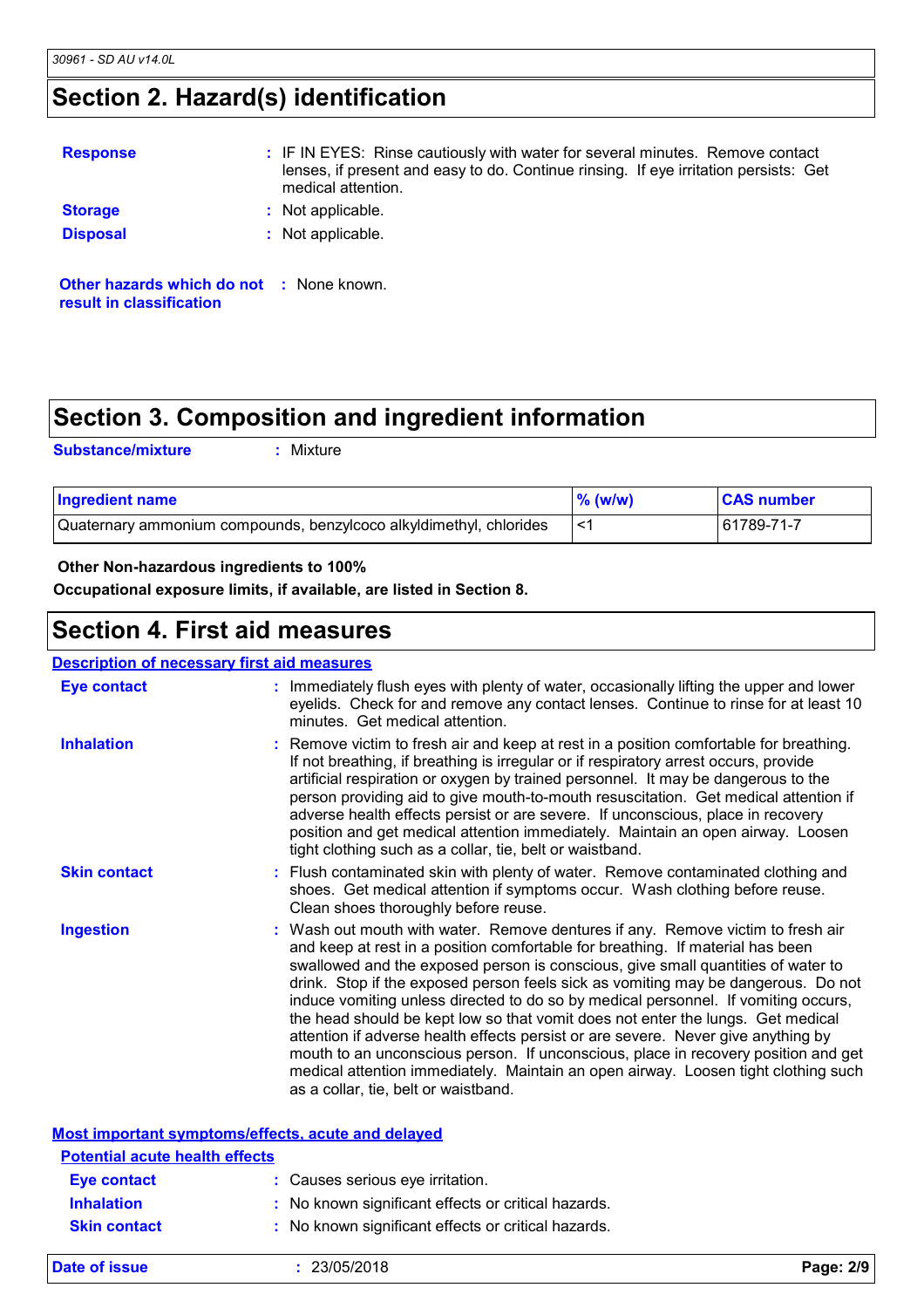#### **Section 4. First aid measures**

| OGGHUILT. LIIJL AIU THGAJULGJ       |                                                                                                                                |  |
|-------------------------------------|--------------------------------------------------------------------------------------------------------------------------------|--|
| <b>Ingestion</b>                    | : No known significant effects or critical hazards.                                                                            |  |
| <b>Over-exposure signs/symptoms</b> |                                                                                                                                |  |
| Eye contact                         | : Adverse symptoms may include the following:<br>pain or irritation<br>watering<br>redness                                     |  |
| <b>Inhalation</b>                   | : No specific data.                                                                                                            |  |
| <b>Skin contact</b>                 | : No specific data.                                                                                                            |  |
| <b>Ingestion</b>                    | : No specific data.                                                                                                            |  |
|                                     | Indication of immediate medical attention and special treatment needed, if necessary                                           |  |
| <b>Notes to physician</b>           | : Treat symptomatically. Contact poison treatment specialist immediately if large<br>quantities have been ingested or inhaled. |  |

**Specific treatments :** No specific treatment.

**Protection of first-aiders** : No action shall be taken involving any personal risk or without suitable training. It may be dangerous to the person providing aid to give mouth-to-mouth resuscitation.

**See toxicological information (Section 11)**

### **Section 5. Fire-fighting measures**

| <b>Extinguishing media</b>                               |                                                                                                                                                                                                     |
|----------------------------------------------------------|-----------------------------------------------------------------------------------------------------------------------------------------------------------------------------------------------------|
| <b>Suitable extinguishing</b><br>media                   | : Use an extinguishing agent suitable for the surrounding fire.                                                                                                                                     |
| <b>Unsuitable extinguishing</b><br>media                 | : None known.                                                                                                                                                                                       |
| <b>Specific hazards arising</b><br>from the chemical     | : In a fire or if heated, a pressure increase will occur and the container may burst.                                                                                                               |
| <b>Hazardous thermal</b><br>decomposition products       | : No specific data.                                                                                                                                                                                 |
| <b>Special protective actions</b><br>for fire-fighters   | : Promptly isolate the scene by removing all persons from the vicinity of the incident if<br>there is a fire. No action shall be taken involving any personal risk or without<br>suitable training. |
| <b>Special protective</b><br>equipment for fire-fighters | : Fire-fighters should wear appropriate protective equipment and self-contained<br>breathing apparatus (SCBA) with a full face-piece operated in positive pressure<br>mode.                         |

### **Section 6. Accidental release measures**

|                                  | <b>Personal precautions, protective equipment and emergency procedures</b>                                                                                                                                                                                                                                                                                                                                       |
|----------------------------------|------------------------------------------------------------------------------------------------------------------------------------------------------------------------------------------------------------------------------------------------------------------------------------------------------------------------------------------------------------------------------------------------------------------|
| For non-emergency<br>personnel   | : No action shall be taken involving any personal risk or without suitable training.<br>Evacuate surrounding areas. Keep unnecessary and unprotected personnel from<br>entering. Do not touch or walk through spilled material. Avoid breathing vapor or<br>mist. Provide adequate ventilation. Wear appropriate respirator when ventilation is<br>inadequate. Put on appropriate personal protective equipment. |
|                                  | For emergency responders : If specialized clothing is required to deal with the spillage, take note of any<br>information in Section 8 on suitable and unsuitable materials. See also the<br>information in "For non-emergency personnel".                                                                                                                                                                       |
| <b>Environmental precautions</b> | : Avoid dispersal of spilled material and runoff and contact with soil, waterways,<br>drains and sewers. Inform the relevant authorities if the product has caused<br>environmental pollution (sewers, waterways, soil or air).                                                                                                                                                                                  |

#### **Methods and materials for containment and cleaning up**

| <b>Date of issue</b> | 23/05/2018 | $P$ age: | 3/9 |
|----------------------|------------|----------|-----|
|                      |            |          |     |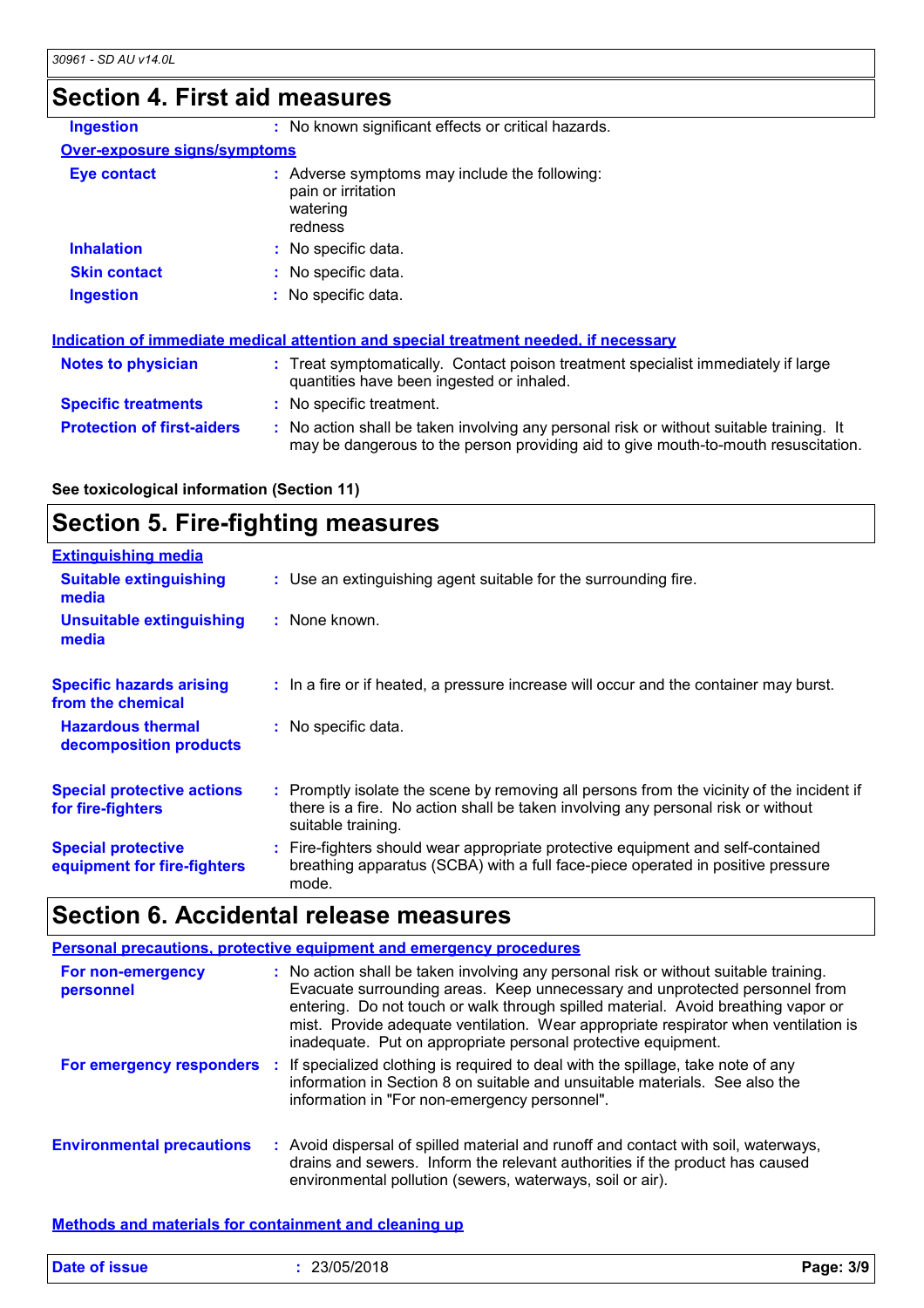## **Section 6. Accidental release measures**

| <b>Small spill</b> | : Stop leak if without risk. Move containers from spill area. Dilute with water and mop<br>up if water-soluble. Alternatively, or if water-insoluble, absorb with an inert dry<br>material and place in an appropriate waste disposal container. Dispose of via a<br>licensed waste disposal contractor.                                                                                                                                                                                                                                                                                                                                                                                                        |
|--------------------|-----------------------------------------------------------------------------------------------------------------------------------------------------------------------------------------------------------------------------------------------------------------------------------------------------------------------------------------------------------------------------------------------------------------------------------------------------------------------------------------------------------------------------------------------------------------------------------------------------------------------------------------------------------------------------------------------------------------|
| Large spill        | : Stop leak if without risk. Move containers from spill area. Approach release from<br>upwind. Prevent entry into sewers, water courses, basements or confined areas.<br>Wash spillages into an effluent treatment plant or proceed as follows. Contain and<br>collect spillage with non-combustible, absorbent material e.g. sand, earth,<br>vermiculite or diatomaceous earth and place in container for disposal according to<br>local regulations (see Section 13). Dispose of via a licensed waste disposal<br>contractor. Contaminated absorbent material may pose the same hazard as the<br>spilled product. Note: see Section 1 for emergency contact information and Section<br>13 for waste disposal. |

**See Section 1 for emergency contact information.**

**See Section 8 for information on appropriate personal protective equipment.**

**See Section 13 for additional waste treatment information.**

### **Section 7. Handling and storage**

#### **Precautions for safe handling**

| <b>Protective measures</b>                                                       | : Put on appropriate personal protective equipment (see Section 8). Do not ingest.<br>Avoid contact with eyes, skin and clothing. Avoid breathing vapor or mist. Keep in<br>the original container or an approved alternative made from a compatible material,<br>kept tightly closed when not in use. Empty containers retain product residue and<br>can be hazardous. Do not reuse container.                                                                                                               |
|----------------------------------------------------------------------------------|---------------------------------------------------------------------------------------------------------------------------------------------------------------------------------------------------------------------------------------------------------------------------------------------------------------------------------------------------------------------------------------------------------------------------------------------------------------------------------------------------------------|
| <b>Advice on general</b><br>occupational hygiene                                 | : Eating, drinking and smoking should be prohibited in areas where this material is<br>handled, stored and processed. Workers should wash hands and face before<br>eating, drinking and smoking. Remove contaminated clothing and protective<br>equipment before entering eating areas. See also Section 8 for additional<br>information on hygiene measures.                                                                                                                                                 |
| <b>Conditions for safe storage,</b><br>including any<br><b>incompatibilities</b> | : Store in accordance with local regulations. Store in original container protected<br>from direct sunlight in a dry, cool and well-ventilated area, away from incompatible<br>materials (see Section 10) and food and drink. Keep container tightly closed and<br>sealed until ready for use. Containers that have been opened must be carefully<br>resealed and kept upright to prevent leakage. Do not store in unlabeled containers.<br>Use appropriate containment to avoid environmental contamination. |

#### **Section 8. Exposure controls and personal protection**

| <b>Control parameters</b>                         |                                                                                                                                                                                                                                                                                                                                 |
|---------------------------------------------------|---------------------------------------------------------------------------------------------------------------------------------------------------------------------------------------------------------------------------------------------------------------------------------------------------------------------------------|
| <b>Australia</b>                                  |                                                                                                                                                                                                                                                                                                                                 |
| <b>Occupational exposure limits</b>               |                                                                                                                                                                                                                                                                                                                                 |
| None.                                             |                                                                                                                                                                                                                                                                                                                                 |
| <b>New Zealand</b>                                |                                                                                                                                                                                                                                                                                                                                 |
| <b>Occupational exposure limits</b>               | : No exposure standard allocated.                                                                                                                                                                                                                                                                                               |
| <b>Appropriate engineering</b><br><b>controls</b> | : Good general ventilation should be sufficient to control worker exposure to airborne<br>contaminants.                                                                                                                                                                                                                         |
| <b>Environmental exposure</b><br><b>controls</b>  | : Emissions from ventilation or work process equipment should be checked to ensure<br>they comply with the requirements of environmental protection legislation. In some<br>cases, fume scrubbers, filters or engineering modifications to the process<br>equipment will be necessary to reduce emissions to acceptable levels. |

**Individual protection measures**

**Date of issue :** 23/05/2018 **Page: 4/9**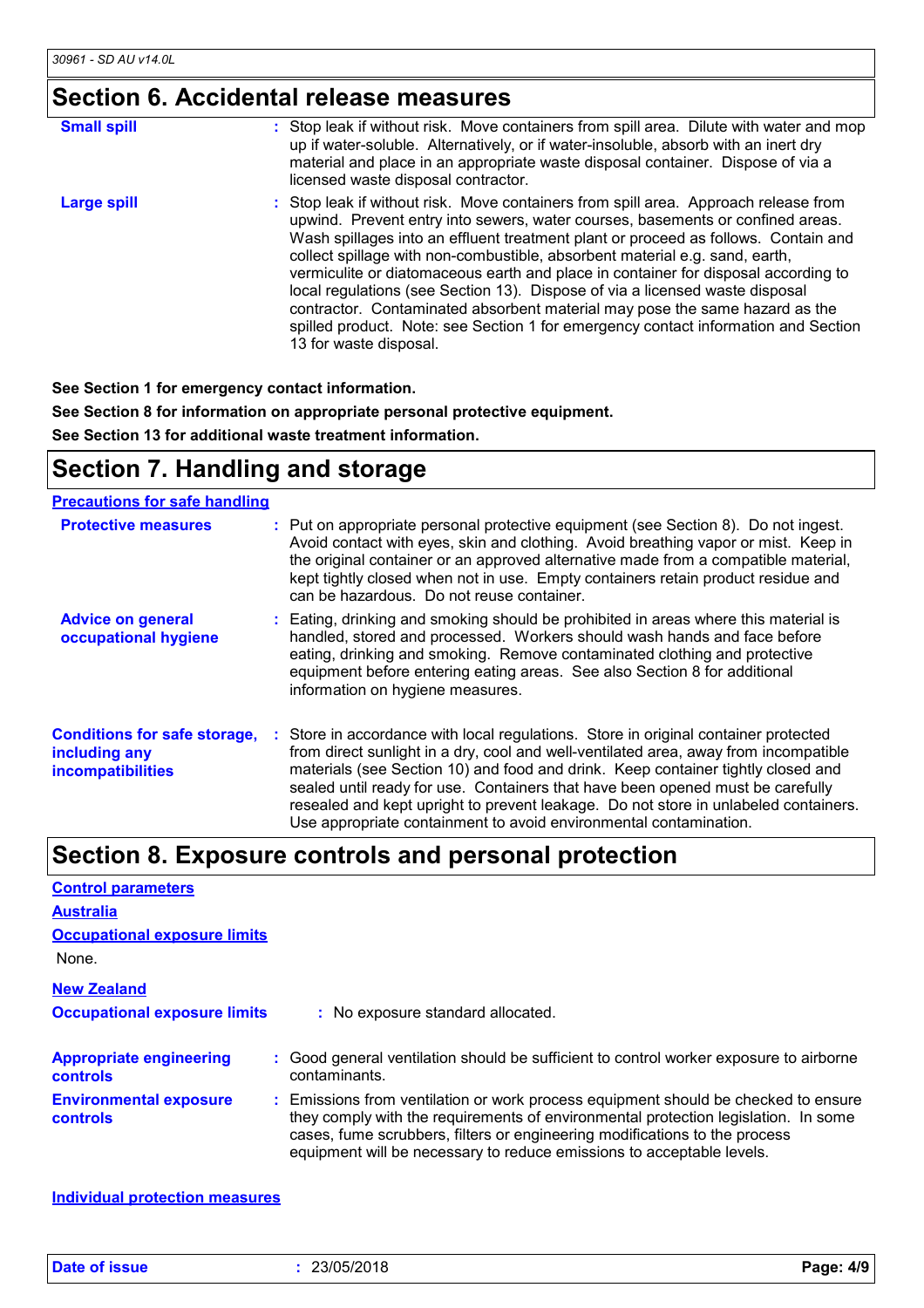# **Section 8. Exposure controls and personal protection**

| <b>Hygiene measures</b>       | Wash hands, forearms and face thoroughly after handling chemical products, before<br>eating, smoking and using the lavatory and at the end of the working period.<br>Appropriate techniques should be used to remove potentially contaminated clothing.<br>Wash contaminated clothing before reusing. Ensure that eyewash stations and<br>safety showers are close to the workstation location.                                                                                                                                                                                                                           |
|-------------------------------|---------------------------------------------------------------------------------------------------------------------------------------------------------------------------------------------------------------------------------------------------------------------------------------------------------------------------------------------------------------------------------------------------------------------------------------------------------------------------------------------------------------------------------------------------------------------------------------------------------------------------|
| <b>Eye/face protection</b>    | Safety eyewear complying with an approved standard should be used when a risk<br>assessment indicates this is necessary to avoid exposure to liquid splashes, mists,<br>gases or dusts. If contact is possible, the following protection should be worn,<br>unless the assessment indicates a higher degree of protection: chemical splash<br>goggles.                                                                                                                                                                                                                                                                    |
| <b>Skin protection</b>        |                                                                                                                                                                                                                                                                                                                                                                                                                                                                                                                                                                                                                           |
| <b>Hand protection</b>        | : Chemical-resistant, impervious gloves complying with an approved standard should<br>be worn at all times when handling chemical products if a risk assessment indicates<br>this is necessary. Considering the parameters specified by the glove manufacturer,<br>check during use that the gloves are still retaining their protective properties. It<br>should be noted that the time to breakthrough for any glove material may be<br>different for different glove manufacturers. In the case of mixtures, consisting of<br>several substances, the protection time of the gloves cannot be accurately<br>estimated. |
| <b>Body protection</b>        | : Personal protective equipment for the body should be selected based on the task<br>being performed and the risks involved and should be approved by a specialist<br>before handling this product.                                                                                                                                                                                                                                                                                                                                                                                                                       |
| <b>Other skin protection</b>  | Appropriate footwear and any additional skin protection measures should be<br>selected based on the task being performed and the risks involved and should be<br>approved by a specialist before handling this product.                                                                                                                                                                                                                                                                                                                                                                                                   |
| <b>Respiratory protection</b> | Based on the hazard and potential for exposure, select a respirator that meets the<br>appropriate standard or certification. Respirators must be used according to a<br>respiratory protection program to ensure proper fitting, training, and other important<br>aspects of use.                                                                                                                                                                                                                                                                                                                                         |

# **Section 9. Physical and chemical properties**

| <b>Appearance</b>                                 |                                                                        |
|---------------------------------------------------|------------------------------------------------------------------------|
| <b>Physical state</b>                             | : Liquid. [Clear.]                                                     |
| Color                                             | Marine - Blue; Citrus - Yellow; Lavender - Purple; Pine - Green        |
| Odor                                              | : Fragrance-like.                                                      |
| <b>Odor threshold</b>                             | : Not available.                                                       |
| pH                                                | : 3.9 to 4.1 [Conc. (% w/w): 100%]                                     |
| <b>Melting point</b>                              | : Not available.                                                       |
| <b>Boiling point</b>                              | : Not available.                                                       |
| <b>Flash point</b>                                | : Closed cup: >93.3°C (>199.9°F)                                       |
| <b>Evaporation rate</b>                           | : Not available.                                                       |
| <b>Flammability (solid, gas)</b>                  | : Not available.                                                       |
| Lower and upper explosive<br>(flammable) limits   | : Not available.                                                       |
| <b>Vapor pressure</b>                             | $: 2.3$ kPa (17.251 mm Hg) [room temperature]                          |
| <b>Vapor density</b>                              | : Not available.                                                       |
| <b>Relative density</b>                           | $: 0.98$ to 1.02                                                       |
| <b>Solubility</b>                                 | : Easily soluble in the following materials: cold water and hot water. |
| <b>Solubility in water</b>                        | : Not available.                                                       |
| <b>Partition coefficient: n-</b><br>octanol/water | : Not available.                                                       |
| <b>Auto-ignition temperature</b>                  | : Not available.                                                       |
| <b>Decomposition temperature</b>                  | : Not available.                                                       |
| <b>Viscosity</b>                                  | Dynamic (room temperature): 200 to 450 mPa $\cdot$ s (200 to 450 cP)   |

**Date of issue :** 23/05/2018 **Page: 5/9**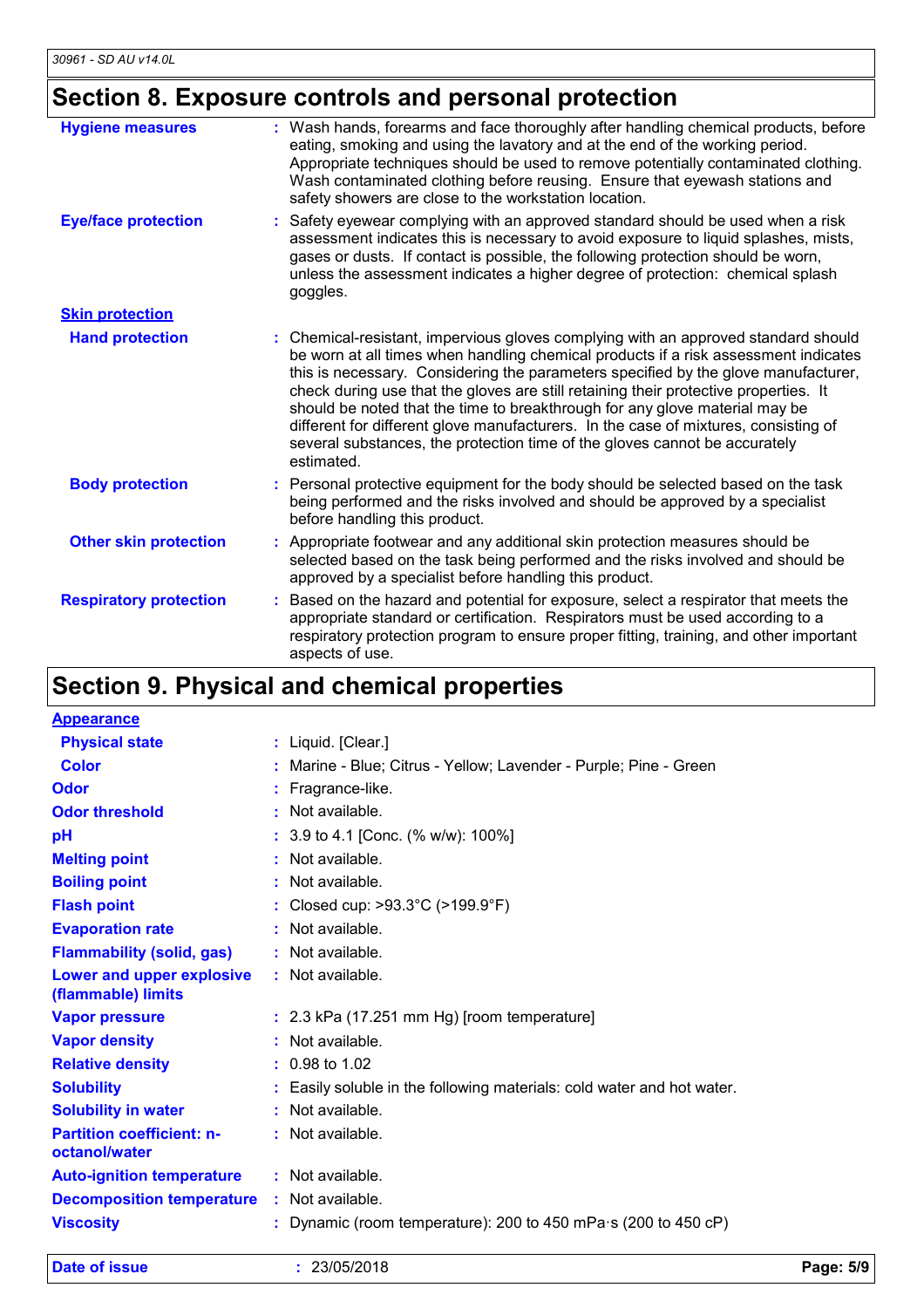### **Section 9. Physical and chemical properties**

**Flow time (ISO 2431) :** Not available.

#### **Section 10. Stability and reactivity**

| <b>Reactivity</b>                            | : No specific test data related to reactivity available for this product or its ingredients.              |
|----------------------------------------------|-----------------------------------------------------------------------------------------------------------|
| <b>Chemical stability</b>                    | : The product is stable.                                                                                  |
| <b>Possibility of hazardous</b><br>reactions | : Under normal conditions of storage and use, hazardous reactions will not occur.                         |
| <b>Conditions to avoid</b>                   | : No specific data.                                                                                       |
| <b>Incompatible materials</b>                | : No specific data.                                                                                       |
| <b>Hazardous decomposition</b><br>products   | : Under normal conditions of storage and use, hazardous decomposition products<br>should not be produced. |

#### **Section 11. Toxicological information**

#### **Acute toxicity** Not available. **Conclusion/Summary :** Based on available data, the classification criteria are not met. **Carcinogenicity** Not available. **Conclusion/Summary :** Based on available data, the classification criteria are not met. **Mutagenicity** Not available. **Conclusion/Summary :** Based on available data, the classification criteria are not met. **Teratogenicity** Not available. **Conclusion/Summary :** Based on available data, the classification criteria are not met. **Reproductive toxicity Conclusion/Summary :** Based on available data, the classification criteria are not met. Not available. **Irritation/Corrosion** Not available. **Conclusion/Summary Skin :** Based on available data, the classification criteria are not met. **Eyes :** Based on Calculation method: Causes serious eye irritation. **Respiratory :** Based on available data, the classification criteria are not met. **Sensitization** Not available. **Conclusion/Summary Skin Example 20 :** Based on available data, the classification criteria are not met. **Respiratory :** Based on available data, the classification criteria are not met. **Specific target organ toxicity (single exposure)** Not available. **Information on toxicological effects**

**Date of issue :** 23/05/2018 **Page: 6/9**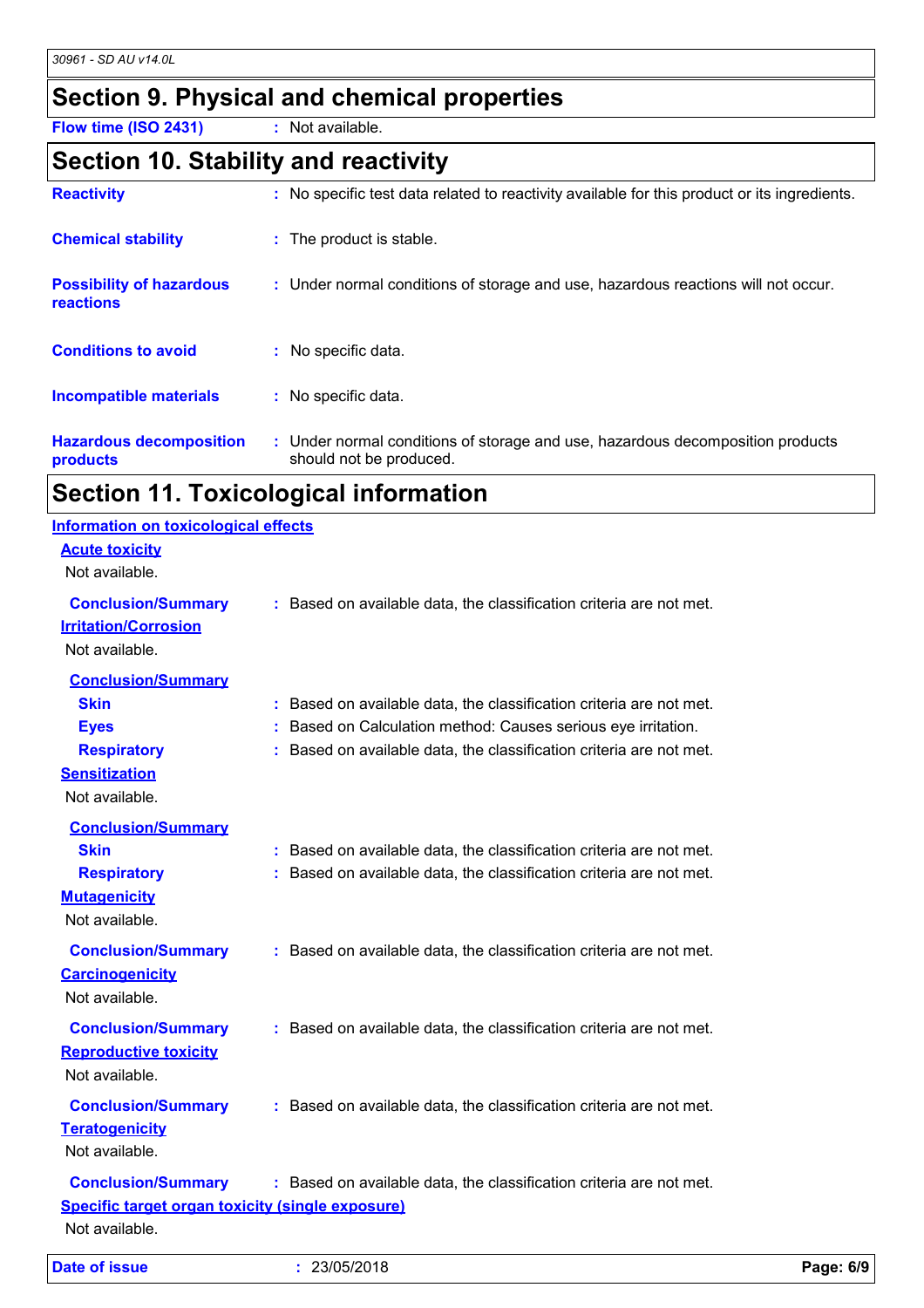# **Section 11. Toxicological information**

**Specific target organ toxicity (repeated exposure)** Not available.

**Aspiration hazard**

Not available.

| <b>Information on the likely</b><br>routes of exposure | : Not available.                                                                           |
|--------------------------------------------------------|--------------------------------------------------------------------------------------------|
| <b>Potential acute health effects</b>                  |                                                                                            |
| <b>Eye contact</b>                                     | : Causes serious eye irritation.                                                           |
| <b>Inhalation</b>                                      | : No known significant effects or critical hazards.                                        |
| <b>Skin contact</b>                                    | : No known significant effects or critical hazards.                                        |
| <b>Ingestion</b>                                       | : No known significant effects or critical hazards.                                        |
|                                                        | <b>Symptoms related to the physical, chemical and toxicological characteristics</b>        |
| <b>Eye contact</b>                                     | : Adverse symptoms may include the following:<br>pain or irritation<br>watering<br>redness |
| <b>Inhalation</b>                                      | : No specific data.                                                                        |
| <b>Skin contact</b>                                    | : No specific data.                                                                        |
| <b>Ingestion</b>                                       | : No specific data.                                                                        |
|                                                        | Delayed and immediate effects and also chronic effects from short and long term exposure   |
| <b>Short term exposure</b>                             |                                                                                            |
| <b>Potential immediate</b><br>effects                  | : Not available.                                                                           |
| <b>Potential delayed effects</b>                       | : Not available.                                                                           |
| <b>Long term exposure</b>                              |                                                                                            |
| <b>Potential immediate</b><br>effects                  | : Not available.                                                                           |
| <b>Potential delayed effects</b>                       | : Not available.                                                                           |
| <b>Potential chronic health effects</b>                |                                                                                            |
| Not available.                                         |                                                                                            |
| <b>Conclusion/Summary</b>                              | : Based on available data, the classification criteria are not met.                        |
| <b>General</b>                                         | : No known significant effects or critical hazards.                                        |
| <b>Carcinogenicity</b>                                 | No known significant effects or critical hazards.                                          |
| <b>Mutagenicity</b>                                    | No known significant effects or critical hazards.                                          |
| <b>Teratogenicity</b>                                  | No known significant effects or critical hazards.                                          |
| <b>Developmental effects</b>                           | No known significant effects or critical hazards.                                          |
| <b>Fertility effects</b>                               | No known significant effects or critical hazards.                                          |
|                                                        |                                                                                            |

#### **Numerical measures of toxicity**

#### **Acute toxicity estimates**

Not available.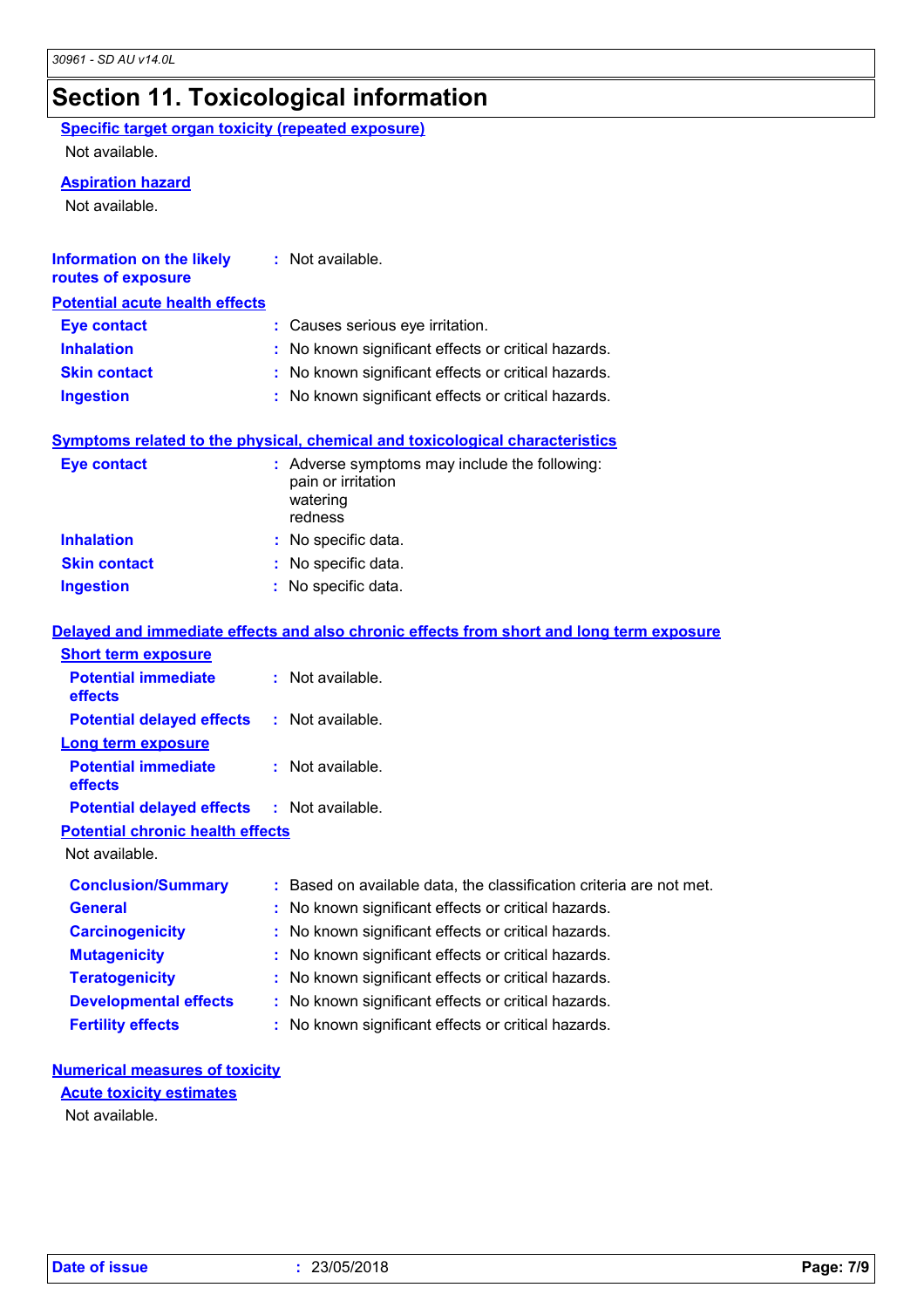### **Section 12. Ecological information**

#### **Toxicity**

Not available.

#### **Persistence and degradability**

Not available.

#### **Bioaccumulative potential**

Not available.

| <u>Mobility in soil</u>                                 |                  |
|---------------------------------------------------------|------------------|
| <b>Soil/water partition</b><br><b>coefficient (Koc)</b> | : Not available. |

**Other adverse effects :** No known significant effects or critical hazards.

### **Section 13. Disposal considerations**

The generation of waste should be avoided or minimized wherever possible. Disposal of this product, solutions and any by-products should at all times comply with the requirements of environmental protection and waste disposal legislation and any regional local authority requirements. Dispose of surplus and nonrecyclable products via a licensed waste disposal contractor. Waste should not be disposed of untreated to the sewer unless fully compliant with the requirements of all authorities with jurisdiction. Waste packaging should be recycled. Incineration or landfill should only be considered when recycling is not feasible. This material and its container must be disposed of in a safe way. Care should be taken when handling emptied containers that have not been cleaned or rinsed out. Empty containers or liners may retain some product residues. Avoid dispersal of spilled material and runoff and contact with soil, waterways, drains and sewers. **Disposal methods :** recyclable products via a<br>disposed of untreated to<br>all authorities with jurisdic<br>landfill should only be contained in the disposition<br>transport information<br>disponsition<br>disponsition and containers or liners may in<br>material

#### **Regulation UN number Proper shipping name Classes PG\* ADG** Not - - regulated. **IATA** Not - - regulated. **IMDG** Not  $\vert$  -  $\vert$  -  $\vert$  -  $\vert$  -  $\vert$  -  $\vert$ regulated. **Label Additional information** - - -

PG\* : Packing group

**Special precautions for user Transport within user's premises:** always transport in closed containers that are **:** upright and secure. Ensure that persons transporting the product know what to do in the event of an accident or spillage.